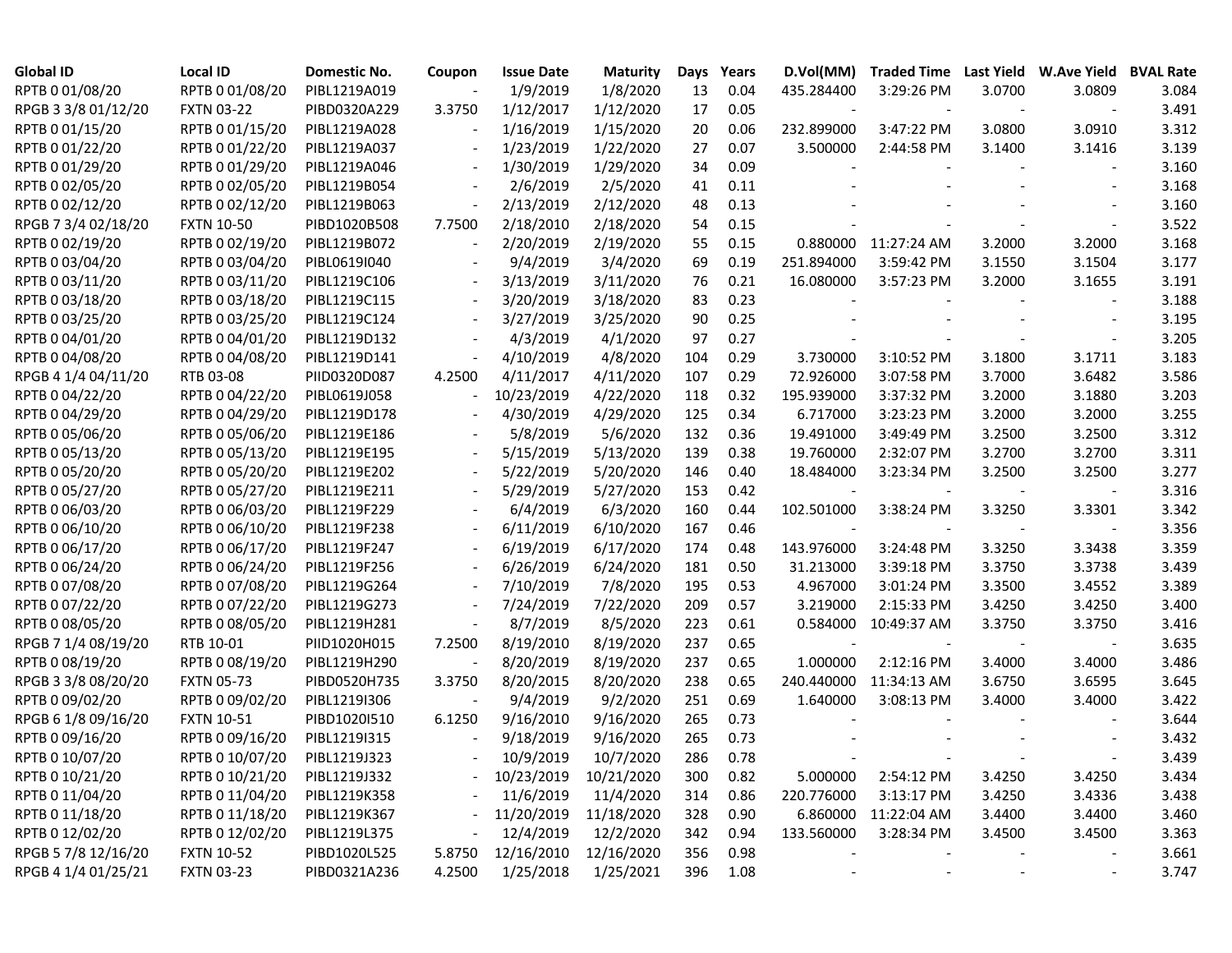| <b>Global ID</b>     | <b>Local ID</b>   | Domestic No. | Coupon  | <b>Issue Date</b> | <b>Maturity</b>  | Days  | Years | D.Vol(MM)   | <b>Traded Time Last Yield</b> |        | <b>W.Ave Yield</b> | <b>BVAL Rate</b> |
|----------------------|-------------------|--------------|---------|-------------------|------------------|-------|-------|-------------|-------------------------------|--------|--------------------|------------------|
| RPGB 7 3/8 03/03/21  | RTB 10-02         | PIID1021C027 | 7.3750  | 3/3/2011          | 3/3/2021         | 433   | 1.19  | 0.500000    | 2:46:31 PM                    | 3.7000 | 3.7000             | 3.671            |
| RPGB 3 1/2 03/20/21  | <b>FXTN 07-57</b> | PIBD0721C574 | 3.5000  | 3/20/2014         | 3/20/2021        | 450   | 1.23  |             |                               |        |                    | 3.703            |
| RPGB 6 1/2 04/28/21  | <b>FXTN 10-53</b> | PIBD1021D531 | 6.5000  | 4/28/2011         | 4/28/2021        | 489   | 1.34  |             |                               |        |                    | 3.683            |
| RPGB 4 7/8 06/13/21  | RTB 03-09         | PIID0321F092 | 4.8750  | 6/13/2018         | 6/13/2021        | 535   | 1.47  | 7.800000    | 3:10:11 PM                    | 3.7750 | 3.7526             | 3.760            |
| RPGB 5 3/4 10/20/21  | RTB 10-03         | PIID1021J039 | 5.7500  | 10/20/2011        | 10/20/2021       | 664   | 1.82  |             |                               |        |                    | 3.723            |
| RPGB 5 3/4 11/24/21  | <b>FXTN 10-55</b> | PIBD1021K551 | 5.7500  | 11/24/2011        | 11/24/2021       | 699   | 1.91  |             |                               |        |                    | 3.731            |
| RPGB 6 3/8 01/19/22  | <b>FXTN 10-54</b> | PIBD1022G545 | 6.3750  | 7/19/2011         | 1/19/2022        | 755   | 2.07  | 35.000000   | 3:32:10 PM                    | 3.7500 | 3.7500             | 3.741            |
| RPGB 4 01/26/22      | <b>FXTN 05-74</b> | PIBD0522A747 | 4.0000  | 1/26/2017         | 1/26/2022        | 762   | 2.09  | 0.010000    | 3:22:21 PM                    | 3.7250 | 3.7250             | 3.733            |
| RPGB 15 03/14/22     | <b>FXTN 20-02</b> | PIBD2022C021 | 15.0000 | 3/14/2002         | 3/14/2022        | 809   | 2.22  |             |                               |        |                    | 3.756            |
| RPGB 4 3/4 07/04/22  | <b>FXTN 03-24</b> | PIBD0322G247 | 4.7500  | 7/4/2019          | 7/4/2022         | 921   | 2.52  | 1065.010000 | 3:22:22 PM                    | 3.7350 | 3.7785             | 3.771            |
| RPGB 4 7/8 08/02/22  | <b>FXTN 10-56</b> | PIBD1022H562 | 4.8750  | 8/2/2012          | 8/2/2022         | 950   | 2.60  |             |                               |        |                    | 3.789            |
| RPGB 4 3/4 09/13/22  | <b>FXTN 10-57</b> | PIBD1022I570 | 4.7500  | 9/13/2012         | 9/13/2022        | 992   | 2.72  |             |                               |        |                    | 3.799            |
| RPGB 12 3/4 10/17/22 | <b>FXTN 20-03</b> | PIBD2022J033 | 12.7500 | 10/17/2002        | 10/17/2022       | 1,026 | 2.81  |             |                               |        |                    | 3.807            |
| RPGB 4 5/8 12/04/22  | RTB 05-11         | PIID0522L114 | 4.6250  | 12/4/2017         | 12/4/2022        | 1,074 | 2.94  | 507.110000  | 3:56:49 PM                    | 3.7500 | 3.8478             | 3.811            |
| RPGB 4 12/06/22      | <b>FXTN 10-58</b> | PIBD1022L585 | 4.0000  | 12/6/2012         | 12/6/2022 1,076  |       | 2.95  |             |                               |        |                    | 3.819            |
| RPGB 13 02/20/23     | <b>FXTN 20-04</b> | PIBD2023B048 | 13.0000 | 2/20/2003         | 2/20/2023 1,152  |       | 3.15  |             |                               |        |                    | 3.813            |
| RPGB 5 1/2 03/08/23  | <b>FXTN 05-75</b> | PIBD0523C752 | 5.5000  | 3/8/2018          | 3/8/2023 1,168   |       | 3.20  | 73.300000   | 2:09:05 PM                    | 3.8250 | 3.7883             | 3.829            |
| RPGB 3 1/2 04/21/23  | <b>FXTN 07-58</b> | PIBD0723D588 | 3.5000  | 4/21/2016         | 4/21/2023 1,212  |       | 3.32  | 880.980000  | 3:37:17 PM                    | 3.7650 | 3.8249             | 3.815            |
| RPGB 11 7/8 05/29/23 | <b>FXTN 20-05</b> | PIBD2023E054 | 11.8750 | 5/29/2003         | 5/29/2023 1,250  |       | 3.42  |             |                               |        |                    | 3.865            |
| RPGB 3 1/4 08/15/23  | RTB 10-04         | PIID1023H046 | 3.2500  | 8/15/2013         | 8/15/2023 1,328  |       | 3.64  | 7.140000    | 3:22:15 PM                    | 3.8500 | 3.9747             | 3.904            |
| RPGB 11 3/8 10/23/23 | <b>FXTN 20-06</b> | PIBD2023J068 | 11.3750 | 10/23/2003        | 10/23/2023 1,397 |       | 3.83  |             |                               |        |                    | 3.905            |
| RPGB 6 1/4 03/12/24  | RTB 05-12         | PIID0524C129 | 6.2500  | 3/12/2019         | 3/12/2024 1,538  |       | 4.21  | 4371.676000 | 3:59:47 PM                    | 3.8200 | 3.8406             | 3.826            |
| RPGB 4 1/2 04/20/24  | <b>FXTN 07-59</b> | PIBD0724D595 | 4.5000  | 4/20/2017         | 4/20/2024 1,577  |       | 4.32  |             |                               |        |                    | 3.959            |
| RPGB 12 3/8 06/03/24 | <b>FXTN 20-07</b> | PIBD2024F075 | 12.3750 | 6/3/2004          | 6/3/2024 1,621   |       | 4.44  |             |                               |        |                    | 3.972            |
| RPGB 12 7/8 08/05/24 | <b>FXTN 20-08</b> | PIBD2024H086 | 12.8750 | 8/5/2004          | 8/5/2024 1,684   |       | 4.61  |             |                               |        |                    | 3.992            |
| RPGB 4 1/8 08/20/24  | <b>FXTN 10-59</b> | PIBD1024H595 | 4.1250  | 8/20/2014         | 8/20/2024        | 1,699 | 4.65  | 324.800000  | 3:42:38 PM                    | 3.9800 | 3.9990             | 4.001            |
| RPGB 4 1/4 10/17/24  | <b>FXTN 05-76</b> | PIBD0524J762 | 4.2500  | 10/17/2019        | 10/17/2024 1,757 |       | 4.81  | 10.000000   | 3:24:14 PM                    | 3.8500 | 3.8500             | 4.176            |
| RPGB 13 3/4 11/11/24 | <b>FXTN 20-09</b> | PIBD2024K091 | 13.7500 | 11/11/2004        | 11/11/2024 1,782 |       | 4.88  |             |                               |        |                    | 4.022            |
| RPGB 5 3/4 04/12/25  | <b>FXTN 07-61</b> | PIBD0725D618 | 5.7500  | 4/12/2018         | 4/12/2025 1,934  |       | 5.30  | 5.000000    | 3:23:31 PM                    | 3.9750 | 3.9750             | 3.997            |
| RPGB 12 1/8 04/14/25 | <b>FXTN 20-10</b> | PIBD2025D103 | 12.1250 | 4/14/2005         | 4/14/2025 1,936  |       | 5.30  |             |                               |        |                    | 4.070            |
| RPGB 3 5/8 09/09/25  | <b>FXTN 10-60</b> | PIBD1025I608 | 3.6250  | 9/9/2015          | 9/9/2025 2,084   |       | 5.71  | 130.000000  | 2:38:16 PM                    | 4.2000 | 4.2000             | 4.219            |
| RPGB 12 1/8 10/20/25 | <b>FXTN 20-11</b> | PIBD2025J116 | 12.1250 | 10/20/2005        | 10/20/2025 2,125 |       | 5.82  |             |                               |        |                    | 4.130            |
| RPGB 18 1/4 11/29/25 | <b>FXTN 25-01</b> | PIBD2525K015 | 18.2500 | 11/29/2000        | 11/29/2025 2,165 |       | 5.93  |             |                               |        |                    | 4.142            |
| RPGB 10 1/4 01/19/26 | <b>FXTN 20-12</b> | PIBD2026A122 | 10.2500 | 1/19/2006         | 1/19/2026 2,216  |       | 6.07  |             |                               |        |                    | 4.158            |
| RPGB 6 1/4 02/14/26  | <b>FXTN 07-62</b> | PIBD0726B627 | 6.2500  | 2/14/2019         | 2/14/2026 2,242  |       | 6.14  | 1704.900000 | 3:48:11 PM                    | 4.1350 | 4.1461             | 4.144            |
| RPGB 3 1/2 09/20/26  | RTB 10-05         | PIID1026I057 | 3.5000  | 9/20/2016         | 9/20/2026 2,460  |       | 6.74  | 12.000000   | 3:27:31 PM                    | 4.3000 | 4.3000             | 4.288            |
| RPGB 6 1/4 10/20/26  | RTB 15-01         | PIID1526J019 | 6.2500  | 10/20/2011        | 10/20/2026 2,490 |       | 6.82  |             |                               |        |                    | 4.236            |
| RPGB 8 12/07/26      | <b>FXTN 20-13</b> | PIBD2026L139 | 8.0000  | 12/7/2006         | 12/7/2026 2,538  |       | 6.95  |             |                               |        |                    | 4.250            |
| RPGB 5 3/8 03/01/27  | RTB 15-02         | PIID1527C023 | 5.3750  | 3/1/2012          | 3/1/2027 2,622   |       | 7.18  |             |                               |        |                    | 4.272            |
| RPGB 4 3/4 05/04/27  | <b>FXTN 10-61</b> | PIBD1027E617 | 4.7500  | 5/4/2017          | 5/4/2027 2,686   |       | 7.35  |             |                               |        |                    | 4.356            |
| RPGB 8 5/8 09/06/27  | <b>FXTN 20-14</b> | PIBD2027I140 | 8.6250  | 9/6/2007          | 9/6/2027 2,811   |       | 7.70  |             |                               |        |                    | 4.377            |
| RPGB 6 1/4 03/22/28  | <b>FXTN 10-63</b> | PIBD1028C635 | 6.2500  | 3/22/2018         | 3/22/2028 3,009  |       | 8.24  | 64.000000   | 3:45:48 PM                    | 4.3400 | 4.3556             | 4.391            |